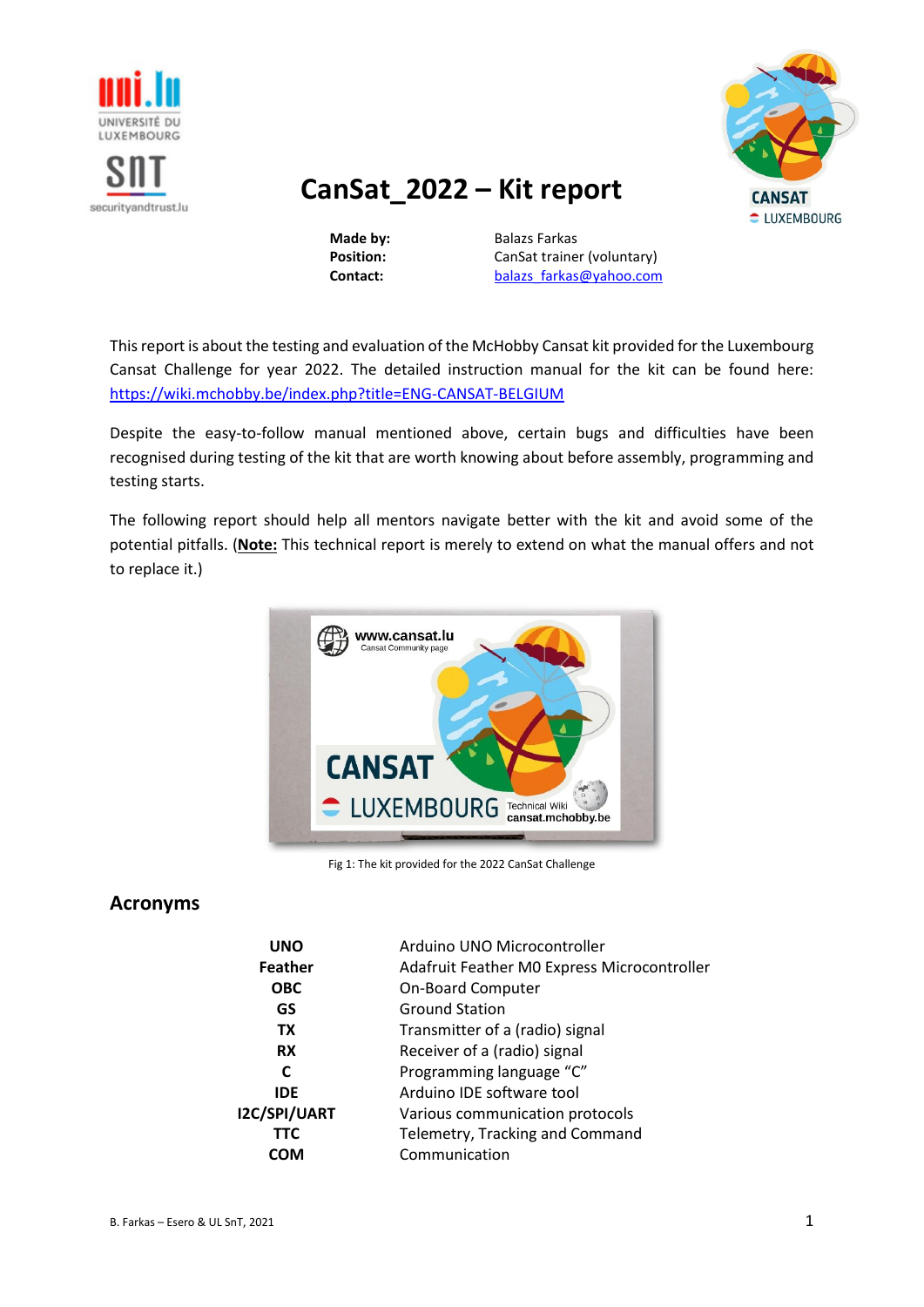# **General notes and tips**

#### **Use only 3.3 V**

The Feather provides only 3.3V from its voltage output. Even though all sensors and the antennas can handle higher voltage (up to 5V), it is recommended to remain on 3.3V throughout the entire build. **Accidentally connecting the Feather to 5V could damage it!**

#### **Solder well**

There is a lot of soldering involved with the kit. Since it takes good skill to solder the pins properly to the board, it is highly recommended to practice before and become familiar with supporting tools and materials, such as soldering paste and the suction tool. Faulty soldering can lead to loss of function within the satellite or a completely chaotic behaviour in case of shorting.



Fig 2: Necessary extra tools for soldering

## **KISS (Keep It Simple, Stupid!)**

It is necessary to have an Arduino UNO (or similar) to run the ground station segment of the experiment. At the same time, an UNO is a significantly simpler tool to learn compared to the Feather due to having less functions, less extras…and no need to solder!

Also, keep in mind that it is generally better to ensure each subsystem works properly separately before everything is integrated into one, unified design.

#### **Programming tool**

The Feather comes with the feature where it could use both CircuitPython as well as C to run a code. Considering the differences and the many-many supporting materials available on the internet, it is recommended to remain within the C programming language, relying on the Arduino IDE software tool to do the programming. (**Note:** In case the coding is done in CircuitPython, the proposed testing and evaluation of the CanSat may not be possible.)

#### **Libraries**

Libraries are freely available code segments that can be imported within the main code from your local Arduino code repository. All provided breakout boards (the BMP280 sensor and the RFM69 antenna)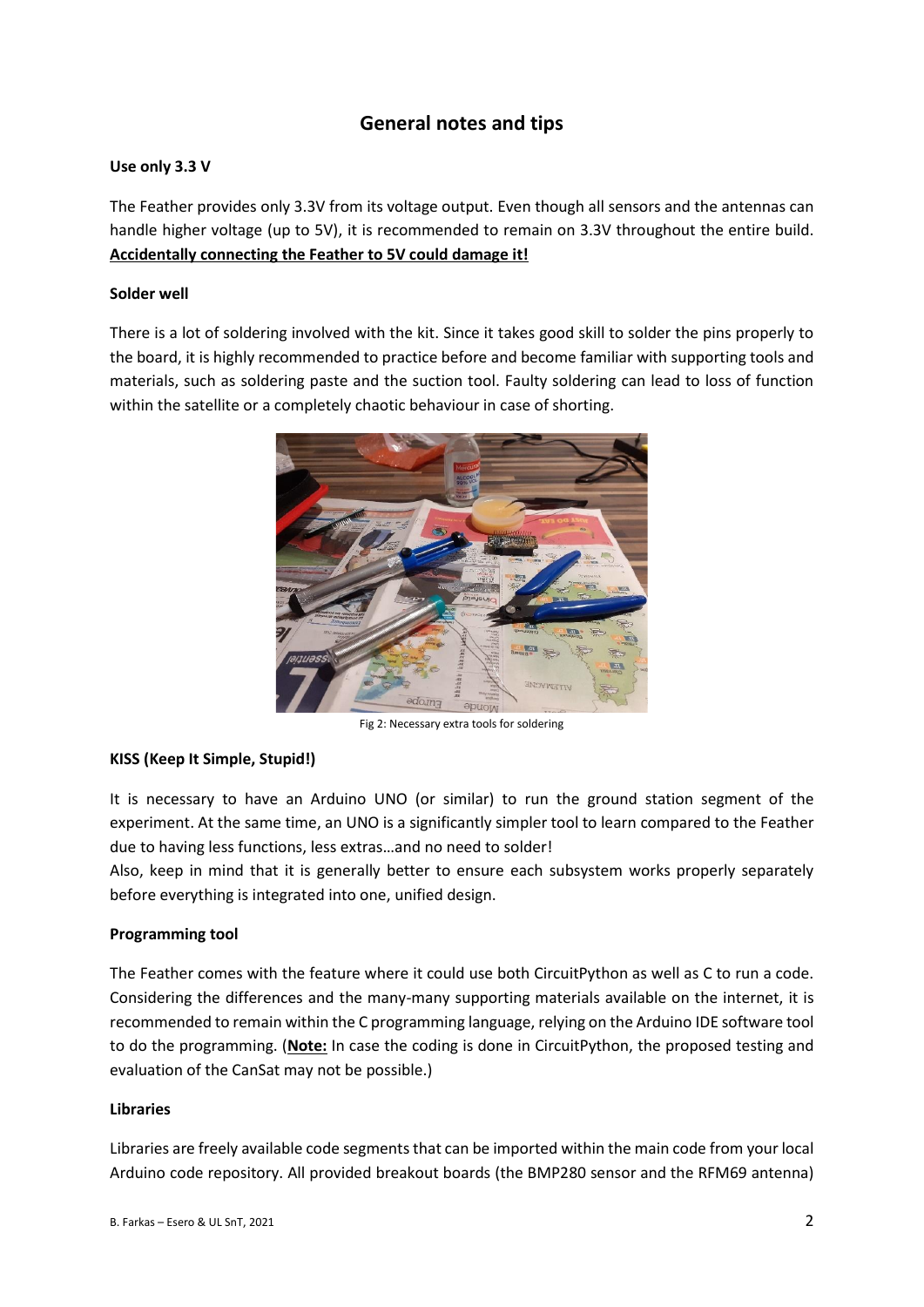come with a library that – when included in the local repository – can be called upon to make the functioning of the board that much easier, practically removing the need to understand the sensors below surface-level. These libraries also come with example codes that could be used to test the functions of the boards. Especially basic examples are highly recommended for testing purposes. Use the Arduino IDE's Tools->Library Manager to find libraries. (**Note 1:** Basic Arduino functions also often come in libraries. A good example is the library "SPI.h" which needs to be included in the main code to use SPI communications. **Note 2:** Copy-pasting an entire example code into the final integrated code usually carries over a lot of unnecessary elements. Use examples as guidance only!)

#### **Dealing with direct inputs**

The way how a microcontroller deals with any direct voltage put on a pin is by transforming the input into a number ranging from 0 to 1023, representing 0 to 5 V (or in case of the Feather 0 to 3.3V). This means that receiving a temperature of, say, 50 Celsius on the TMP36 temperature sensor would be first transformed into roughly 1 V of voltage on its output (as it is within its formula/working mechanism, see below), which then will be interpreted by the microcontroller as an "incoming" number of 204 (in case of the Feather, a 310). This extra calculation must only be applied on direct incoming voltages, with sensor breakout boards, the transformation is done by the sensors' libraries.

#### **Variable types**

Programming in C is very sensitive to consistency regarding variable types. If you have any issues with them, ask yourself if you are being consistent with the data type you are using. It may occur that a certain variable type must be used for a library, thus any data that is generated during the primary mission must first be transformed into that particular variable type before it could be processed by the library. (**Note:** SPI communication with the antennas uses character arrays to send data, while the data generated during the measurements will usually be in strings or floats.)

## **Communication protocols (UART, SPI, I2C)**

The main SPI communication protocol pins are pre-set on a microcontroller, meaning that you cannot connect to them a device wherever you wish. Designated SPI pins can be found in the documentation of a microcontroller (the Arduino UNO's SPI pins are 11, 12 and 13, the Feather's are on 22, 23 and 24). If there are additional pins to connect (CS and RST), these pins are freely defined within the code of the master device. (**Note:** The Feather actually has two SPI connections, but the second one is reserved for the SPI Flash and thus is not freely available.)

Also, please make not that the "Wire.h" library must be included into the code to make I2C communication protocol possible.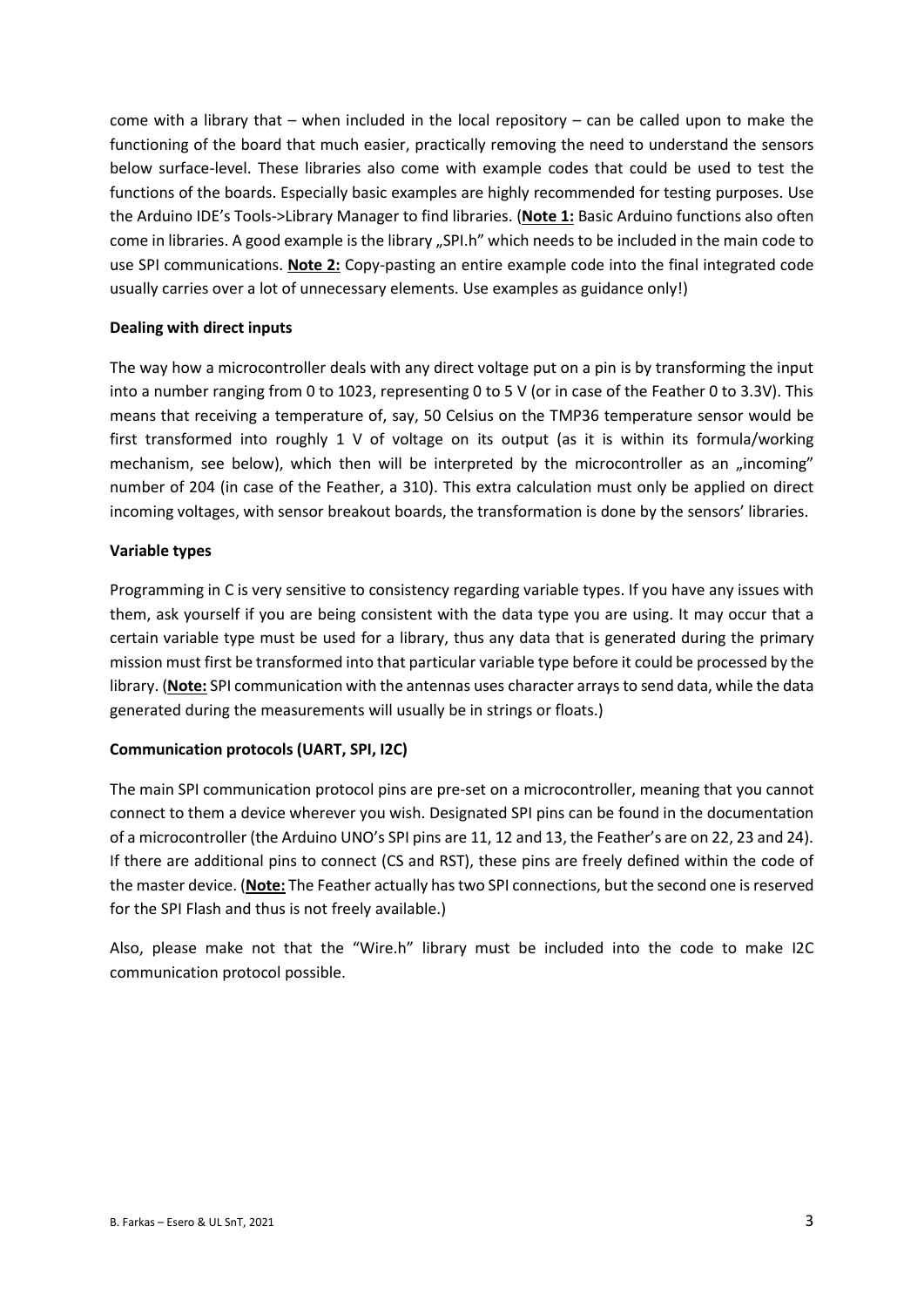# **Hardware notes**

#### **Power subsystems (POW)**

#### **LiPO battery**

The kit comes with a Lithium battery. Charging of the battery happens through the Feather. How long the battery lasts will depend on the amount of current drawn from it through an extended period of time. Once the design is finalized, it is highly recommended to make an estimation over how long the satellite could function, by measuring the current (in mA) drawn from the battery and then dividing it with the battery capacity (800 mAh, 1400 mAh or 2500 mAh, depending on the kit).

#### **Communications subsystem (TTC)**

#### **RFM69**

Two identical, RFM69 breakout board transceivers (two-way radios) are supplied with the CanSat\_2022 kit. They can be used as either transmitter (TX) or receivers (RX) without any penalty, making them ideal as telemetry, tracking and command (TTC) communication systems. In other words, the RFM69-s can be used either to send or receive data, thus a CanSat could either send it's state (telemetry) to the ground station, or receive some instructions (command). Tracking is not used here.

Regarding the RFM69, they are rather easy to make to work just by following the detailed instructions on the kit's official site on antennas ([https://wiki.mchobby.be/index.php?title=ENG-CANSAT-](https://wiki.mchobby.be/index.php?title=ENG-CANSAT-RFM69HCW)[RFM69HCW\)](https://wiki.mchobby.be/index.php?title=ENG-CANSAT-RFM69HCW). For frequency plan, see

To point out some matters of interest:

- For the primary mission, you don't need to solder the pins G1-G5. The radios will be able to run without them.

- The antennas do not work without an antenna attached to the antenna port (the pin position without any designated name assigned to it). An antenna could be as simple as a wire (or for a very limited range (!) testing, a pin soldered into the hole). Mind that antenna should only be attached to the hole and nothing else, otherwise shorting could made the board function poorly or not at all. Also, be aware that antennas are very sensitive to connection quality.

- The RFM69 boards use SPI communication protocol to share their information with their "host" device, the so-called master. They do not function on their own, making a second microcontroller (Arduino UNO or similar) necessary to set up TTC.

- The libraries recommended by the kit provider function perfectly. As mentioned within the description though, it is necessary to set the communication frequency to 433 MHz (or whichever the RFM69 ends up using, see above) in the "#define RFM69\_FREQ 433.0" line on both the TX and the RX codes. Without it, communication may seemingly occur between the hardware, albeit the software would not be able to interpret it. It is also necessary to update the TX side code so it may recognise the microcontroller it is running upon. (**Note:** For the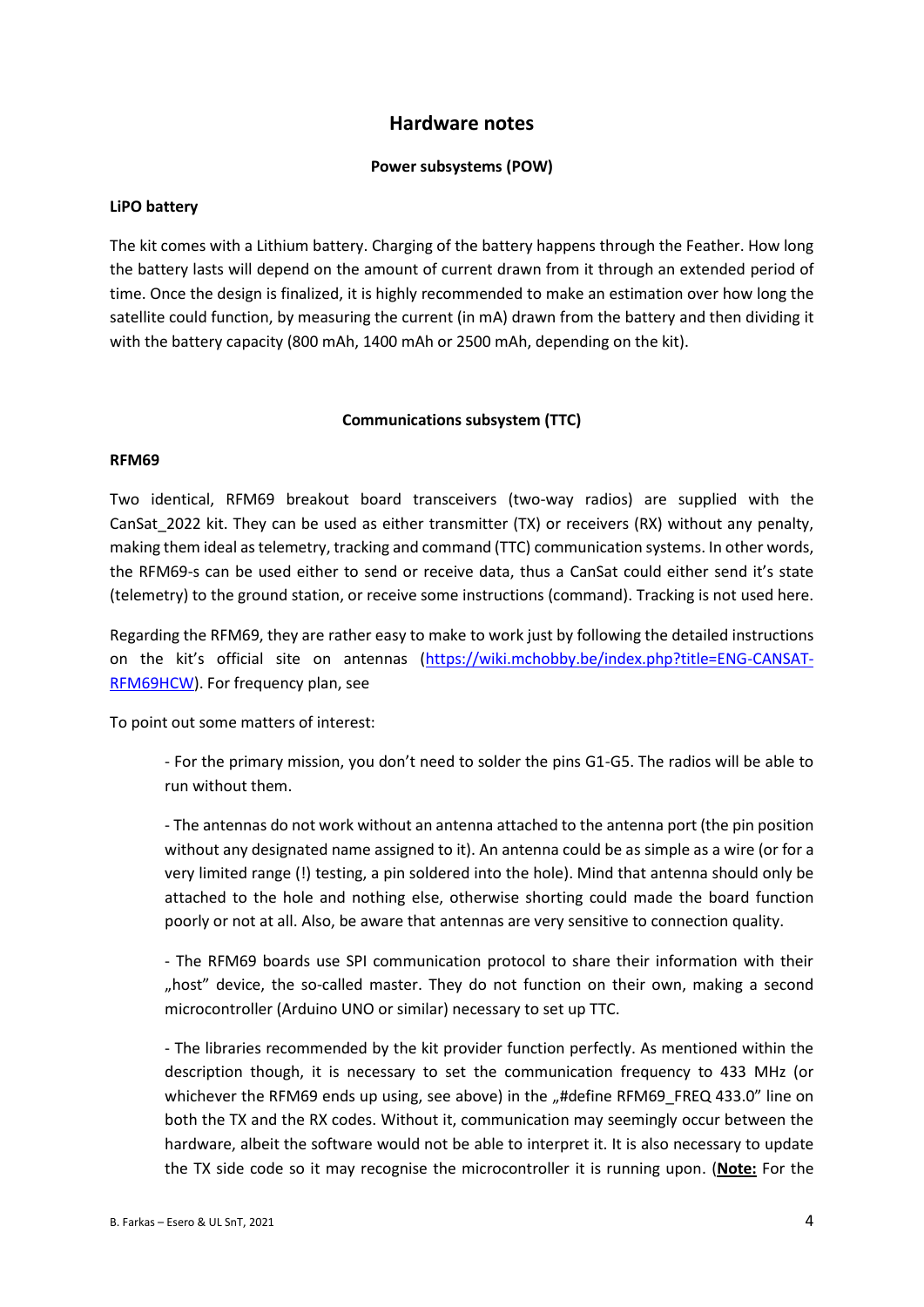frequency plan, see [https://wiki.mchobby.be/index.php?title=ENG-CANSAT-FREQUENCY-](https://wiki.mchobby.be/index.php?title=ENG-CANSAT-FREQUENCY-PLAN)[PLAN\)](https://wiki.mchobby.be/index.php?title=ENG-CANSAT-FREQUENCY-PLAN)

- Sending information goes step-by-step between the RFM69-s, thus after the message to be sent is defined, it is also necessary to define, how many letters one wishes to send from that message by providing the packet length. Failing to do so usually leads to empty messages being exchanged between the antenna boards.

- The RFM69 has four freely defined connections to a microcontroller, the CS "chip select" (used to send the data to the antenna), the RST "reset" (used to shut down/wake up the antenna), the INT (used to send the antenna some extra data towards the G1-G5 pins – only used for more complex interactions) and the LED (used for controlling the microcontroller's debugging LED). For pure function, one merely needs to use the CS pins, plus manually put the RST pin to ground (LOW).

#### **Payload subsystem (P/L)**

The payload of the primary mission consists of a temperature sensor (TMP36) and a breakout board (BMP280). This latter is capable to measure the temperature and the pressure, then use those inputs to calculate the absolute altitude of the sensor above sea level.

#### **TMP36**

The TMP36 temperature sensor is easy to install and made to work, relying on only simple programming and electronics skills. Like most sensors of its type, it measures temperature by changing the voltage on its output pin, making it necessary – through coding – to transform that data into actual temperature values. The manual provided for the kit gives detailed explanation over how that needs to be done [\(https://wiki.mchobby.be/index.php?title=ENG-CANSAT-TMP36\)](https://wiki.mchobby.be/index.php?title=ENG-CANSAT-TMP36). The formula of the TMP36 is

Temp in  $^{\circ}$ C = ( output\_voltage\_in\_mV - 500) / 10

It must be mentioned that sensors directly plugged into the breadboard may show significant uncertainty due to poor connection between the sensor's pins and the breadboard.

#### **BMP280**

The BMP280 sensor can detect temperature and pressure, and then calculate the altitude from those two (using the barometric formula). It is a breakout board, just like the RFM69. The board can be run both on SPI and I2C communication protocols. Considering that within the integrated model already two SPI protocols will be in use (one for the RFM69 antenna, one for the SPI Flash internal memory), it is recommended to use I2C to run the BMP280. The manual give a good summary on how to make the BMP280 work using either protocols [\(https://wiki.mchobby.be/index.php?title=ENG-CANSAT-](https://wiki.mchobby.be/index.php?title=ENG-CANSAT-BMP280)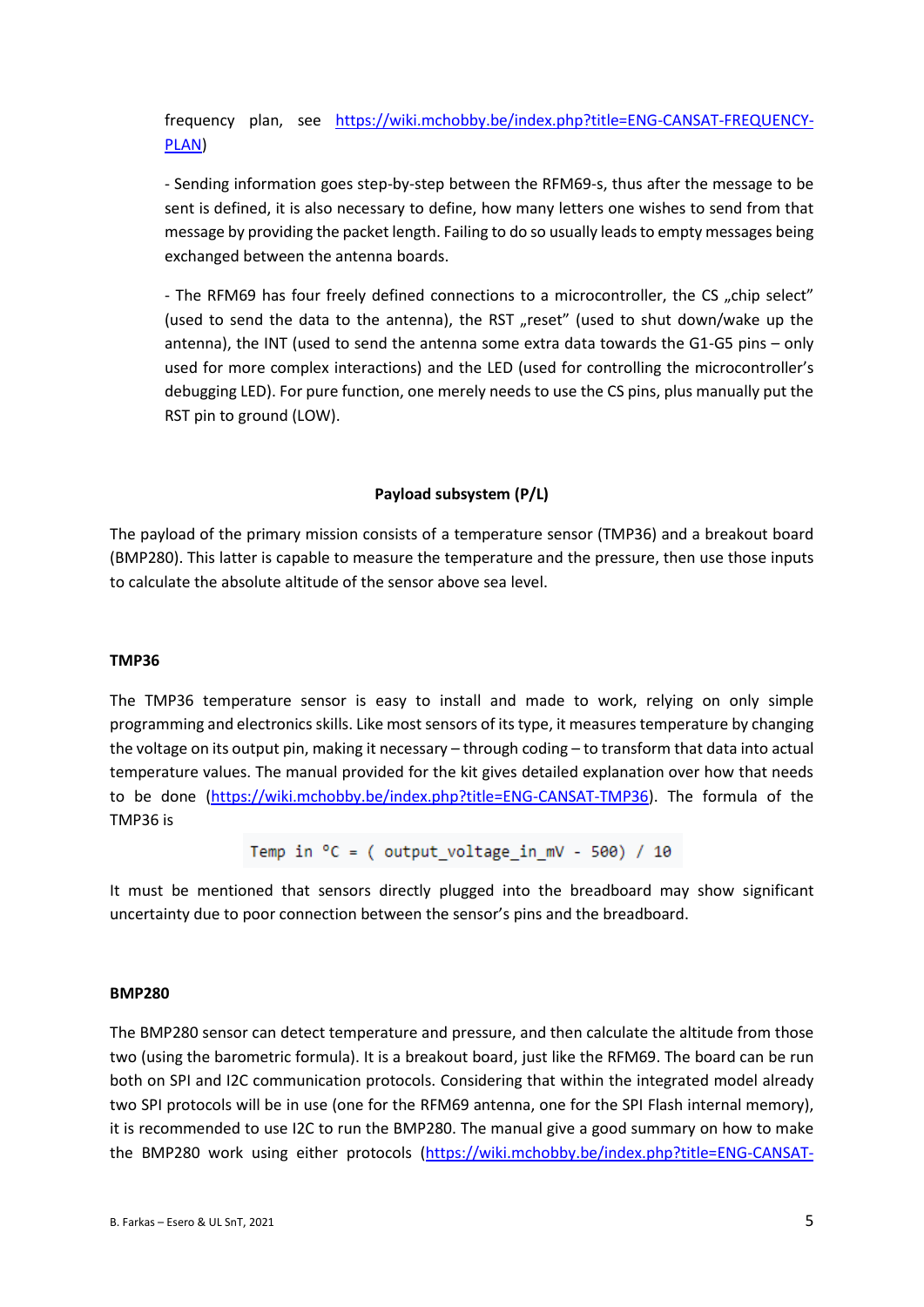[BMP280\)](https://wiki.mchobby.be/index.php?title=ENG-CANSAT-BMP280). (**Note:** Unlike the antenna, the BMP280 can be connected and tested without soldering, using an extra StemmaQT cable instead.)

#### **SPI Flash**

The Feather comes with a small Flash drive of 2 MB, that behaves like a small SD card. It is connected to the SPI pins 2, 3 and 4, with CS on pin 38, making these pins not freely available during the build. The manual [\(https://wiki.mchobby.be/index.php?title=ENG-CANSAT-FEATHER-M0-SPI\)](https://wiki.mchobby.be/index.php?title=ENG-CANSAT-FEATHER-M0-SPI) gives a good walkthrough over how to make datalogging work, albeit it does not touch upon very well over how to access the file system on the board, that is, how to put it into "CircuitPython mode".

- For "CircuitPyhon mode", start the Feather bootloader by pressing the reset button twice. This will open the bootloader as an external drive (FEATHERBOOT), into which you need to copy and paste the appropriate ".uf2" file, downloaded from the official CircuitPython website (here: [https://circuitpython.org/board/feather\\_m0\\_express\)](https://circuitpython.org/board/feather_m0_express). (**Note:** Be very specific that the right uf2 file was downloaded, otherwise it won't work!) Once the file has been copied, the bootloader will disappear and a new external drive will pop up (likely called CIRCUITPY), this time with a file system available there. The Feather is now in "CircuitPython mode" and your measurement data files should be visible on the new external drive.

- Unplugging and re-plugging the Feather after it was put into "CircuitPython mode" will not reset it back to its original "Arduino mode". Pushing the reset button any number of times will not do it either. In order to remove it from "CircuitPython mode", one has to force-upload a code to whichever port the Arduino IDE has managed to recognize the Feather on.

-If nothing works, download the bootloader update [\(https://learn.adafruit.com/adafruit](https://learn.adafruit.com/adafruit-feather-m0-express-designed-for-circuit-python-circuitpython/uf2-bootloader-details)[feather-m0-express-designed-for-circuit-python-circuitpython/uf2-bootloader-details\)](https://learn.adafruit.com/adafruit-feather-m0-express-designed-for-circuit-python-circuitpython/uf2-bootloader-details) and drop it on the "FEATHERBOOT" drive to completely reset the Feather.

- The Feather will forget any previous Arduino code when put into "CircuitPython mode".

- It is always recommended to format the SPI drive before use to ensure that it will work fine. **Warning: This will permanently wipe the SPI Flash, so remove your valuable data beforehand!**

- To make the library examples recommended within the Feather manual work properly, the SdFat.h library also needs to be downloaded. Without it, coding will encounter compilation issues. (**Note:** The SDFat library is there to deal with the file system on the SPI Flash.)

#### **On-Board Computer (OBC) and Ground station (GS) subsystems**

As mentioned within the antenna section above, two – otherwise interchangeable - microcontrollers are necessary to run the full experiment: one for the OBC (M0 Feather provided in the CanSat kit) and one for the GS (provided on request). The difference between the OBC and GS comes from the coding of the devices: while the GS will only need to run the RX's code for the antenna for basic functionality, the OBC will run an integrated code (TX, BMP, TMP36 and SPI flash, all in one). If you consider to switch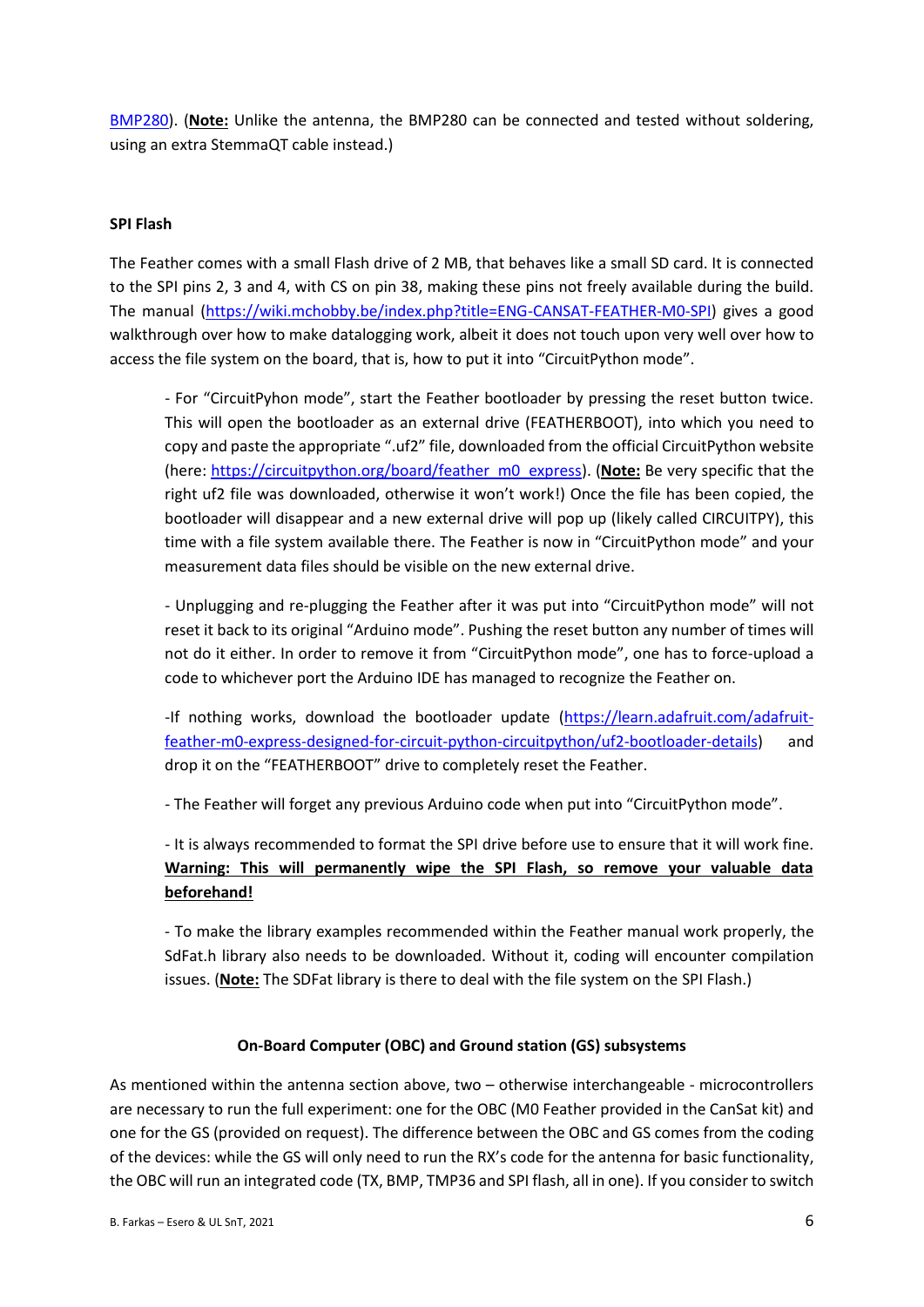the OBC and the GS devices, please keep in mind that the OBC will need to fit into the frame of a CanSat, which is easy with the Feather but might be complicated with anything else.

#### **Arduino UNO (or similar) for GS**

The recommended microcontroller to run the GS is an Arduno UNO. It is the simplest microcontroller available on the market, yet more than capable to run the GS or even the OBC. It is plug-and-play, easy to connect to a breadboard and can even deal with diodes pushed into its pins slots directly.



Fig 3: Arduino UNO (or similar) for GS

There are multiple training and know-how videos available on the internet as well as books. Recommended book is the official Arduino Projects Book by Scott Fitzgerald (pdf available on request). Generally, the UNO microcontroller – and the related experiments – are a very good way to introduce programming and electronics. Programming is done using only the C language.

#### **Feather M0 Express for OBC**

The specialized microcontroller from Adafruit provided for the CanSat kit. Unlike the UNO, it can run C codes as well as CircuitPython, the microcontroller-optimized version of the Python language. Apart from being noticeable smaller, it has multiple extra functions compared to its UNO counterpart, albeit they aren't that relevant for the primary mission of the CanSat.

Nevertheless, there are multiple points to address with this controller:

- All pins must be soldered into position, otherwise it could not be connected to a breadboard (unlike the UNO). Without soldering, only the BMP280 can be tested from the kit, albeit even that one would need an extra purchase for a StemmaQT cable first since the cable not provided in the kit.

- The reset button works differently than on other Arduino-type microcontrollers. While with other controllers, pushing the reset button once restarts the board completely, on the Feather, it does not restart the bootloader (the pre-code that is run before the setup), only the rest of the functions. In order to actually restart the bootloader, the reset button must be pushed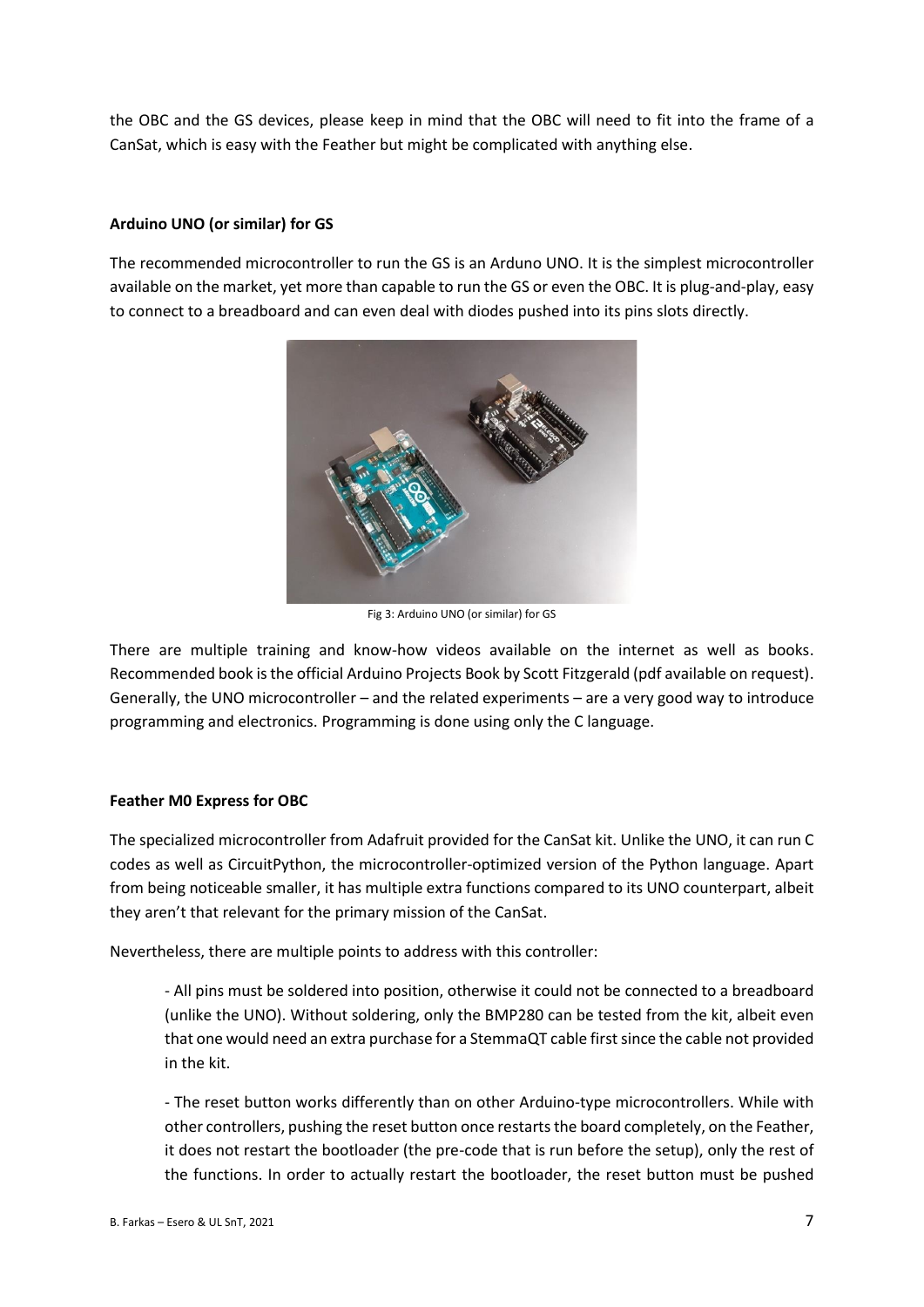twice quickly. The ensuing outcome is different too: while other boards do not remain stuck in the bootloader after a reset, the Feather does, and must be "removed" from this state by pushing the reset button a third time.

- Installing all the necessary drivers and libraries could take up 2 Gb of space on the disk where the Arduino IDE is installed.

- The PC might recognize the internal SPI Flash memory as a separate device with a separate COM port. It can also recognise the Feather stuck in the bootloader (!) as a separate COM port (!!!) as well. When communicating with the Feather itself, be sure that the right COM port (COM Adafruit Feather M0 Express) is chosen and the Feather is not stuck in the bootloader (the small LED is not blinking red).

- The installation of the board is rather complex and may result in an outcome where the board refuses to be recognised on a COM port. In case this happens, it is recommended to remove the entire installation and redo everything from scratch. (**Note:** For me, installing the drivers for the board first, and then the SAMD board elements was what made the Feather work properly.)

- In case the board is on, the COM port is recognized and all the board-specific updates are done...but there still doesn't seem to be any activity from the Feather, just upload a code to whichever COM port it is currently recognized on. If that doesn't work, push the reset button twice and then upload. In general, a combination of reset button-pushing and uploading will make the Feather sort itself out, eventually.

- You might need to change the COM port in the Arduino IDE when between restarts the Feather forgets which COM ports to be on.

- After connecting the board to the PC, it sometimes shows no activity at all. It must be unplugged and reconnected.

- In general, once the first upload is done, the board starts to work as intended.

- A known bug with the Feather is that it sometimes pops up as " FEATHERBOOT" connected disk drive using Windows. This message can be ignored if not aiming for the "CircuitPython mode".

**(Note 1:** do not forget to adjust the Arduino IDE's sketch compiler within board manager to the board you are using. From this point, the Feather is not compatible with the UNO. **Note 2:** for a more detailed manual on the Feather, see [https://learn.adafruit.com/adafruit-feather-m0-express-designed-for](https://learn.adafruit.com/adafruit-feather-m0-express-designed-for-circuit-python-circuitpython)[circuit-python-circuitpython\)](https://learn.adafruit.com/adafruit-feather-m0-express-designed-for-circuit-python-circuitpython)